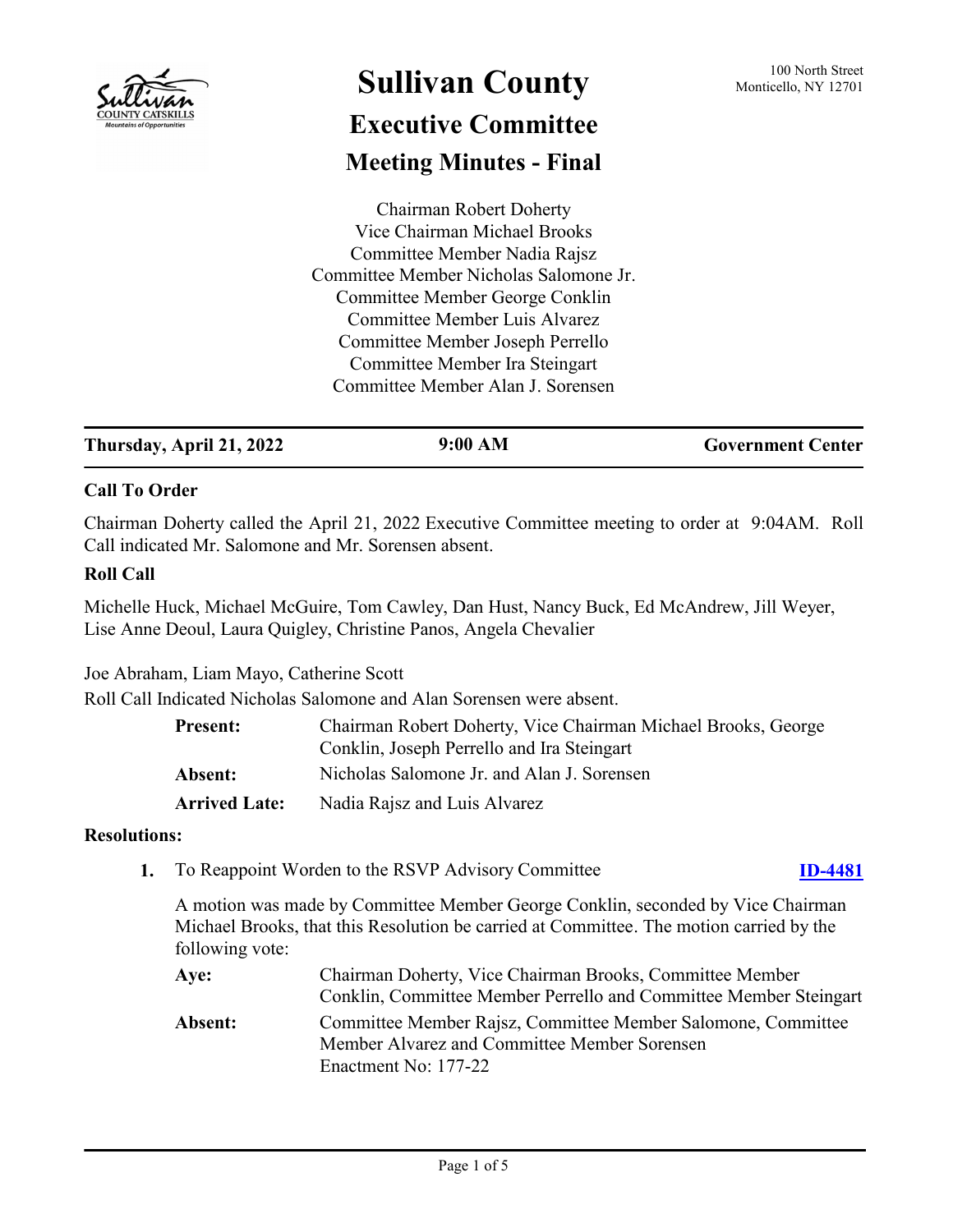| 2. | Authorize County Manager to Sign 2022-23 Annual Plan Update to the<br>2020-2024 Four Year Plan. |                                                                                                                                                                             | <b>ID-4482</b> |
|----|-------------------------------------------------------------------------------------------------|-----------------------------------------------------------------------------------------------------------------------------------------------------------------------------|----------------|
|    | <b>Attachments:</b>                                                                             | 22-PI-06 Review and Approval STANDARD DATES                                                                                                                                 |                |
|    |                                                                                                 | This Resolution was carried at Committee.                                                                                                                                   |                |
|    | Aye:                                                                                            | Chairman Doherty, Vice Chairman Brooks, Committee Member<br>Conklin, Committee Member Perrello and Committee Member Steingart                                               |                |
|    | Absent:                                                                                         | Committee Member Rajsz, Committee Member Salomone, Committee<br>Member Alvarez and Committee Member Sorensen<br>Enactment No: 190-22                                        |                |
| 3. |                                                                                                 | To Amend Resolution No. 386-13 to increase the compensation for Court<br>Appointed Language Interpreter Services.                                                           | <b>ID-4484</b> |
|    | This Resolution was carried at Committee.                                                       |                                                                                                                                                                             |                |
|    | Aye:                                                                                            | Chairman Doherty, Vice Chairman Brooks, Committee Member<br>Conklin, Committee Member Perrello and Committee Member Steingart                                               |                |
|    | Absent:                                                                                         | Committee Member Salomone and Committee Member Sorensen                                                                                                                     |                |
|    | <b>Arrived Late:</b>                                                                            | Committee Member Rajsz and Committee Member Alvarez                                                                                                                         |                |
|    |                                                                                                 | Enactment No: 178-22                                                                                                                                                        |                |
| 4. | <b>SICTG Program</b>                                                                            | Authorize preparation of a grant application under NYS DHSES for the                                                                                                        | <b>ID-4501</b> |
|    |                                                                                                 | This Resolution was carried at Committee.                                                                                                                                   |                |
|    | Aye:                                                                                            | Chairman Doherty, Vice Chairman Brooks, Committee Member<br>Conklin, Committee Member Perrello and Committee Member Steingart                                               |                |
|    | Absent:                                                                                         | Committee Member Salomone and Committee Member Sorensen                                                                                                                     |                |
|    | <b>Arrived Late:</b>                                                                            | Committee Member Rajsz and Committee Member Alvarez                                                                                                                         |                |
|    |                                                                                                 | Enactment No: 179-22                                                                                                                                                        |                |
| 5. |                                                                                                 | To Appoint a New Member to Public Health's HSAB                                                                                                                             | <b>ID-4509</b> |
|    | Nadia Rajsz in                                                                                  |                                                                                                                                                                             |                |
|    | following vote:                                                                                 | A motion was made by Committee Member Joseph Perrello, seconded by Vice Chairman<br>Michael Brooks, that this Resolution be carried at Committee. The motion carried by the |                |
|    | Aye:                                                                                            | Chairman Doherty, Vice Chairman Brooks, Committee Member<br>Conklin, Committee Member Perrello and Committee Member Steingart                                               |                |
|    | Absent:                                                                                         | Committee Member Rajsz, Committee Member Salomone, Committee<br>Member Alvarez and Committee Member Sorensen<br>Enactment No: 180-22                                        |                |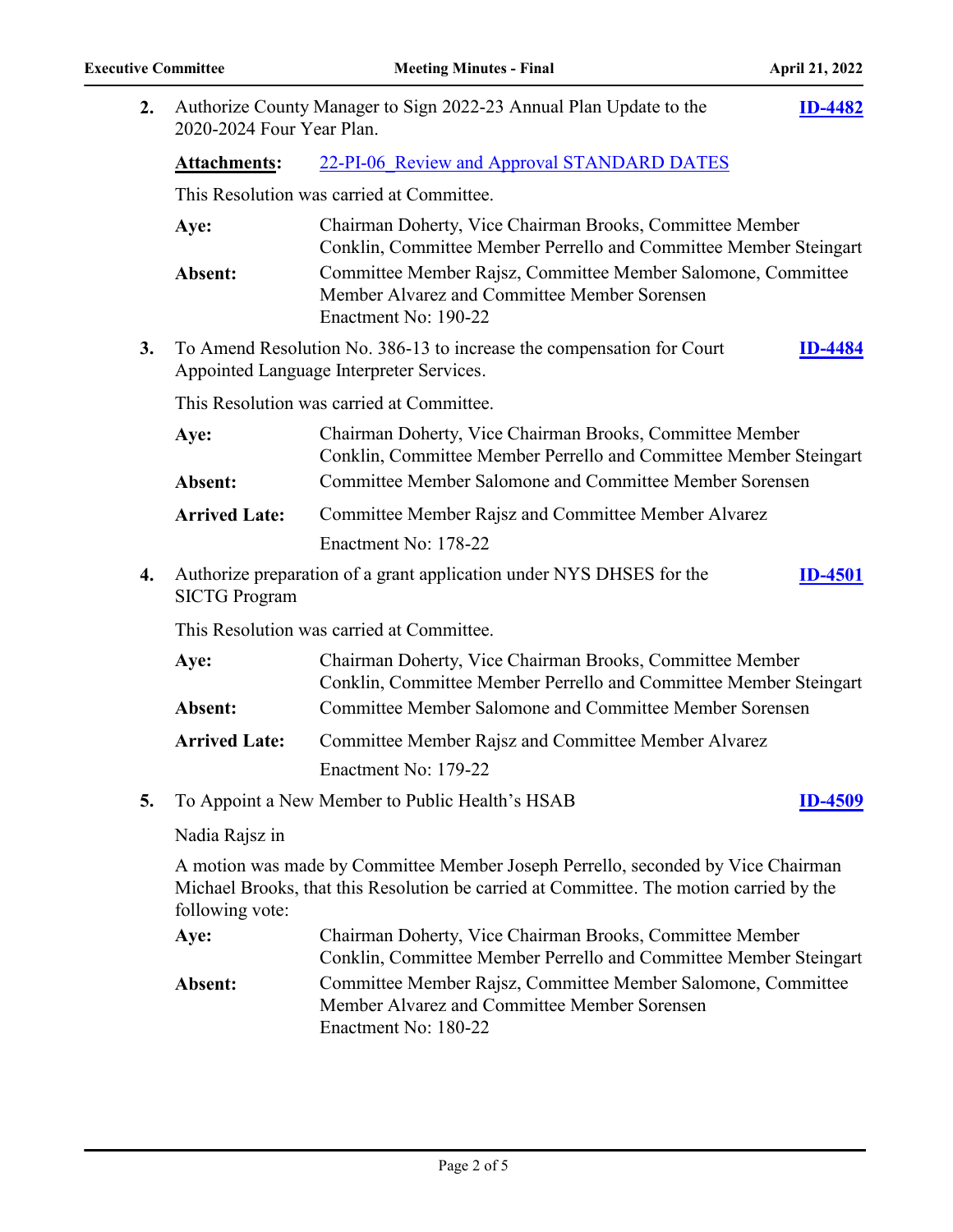**6.** Authorize a five -year agreement with Acture Solutions, Inc. **[ID-4515](http://sullivancountyny.legistar.com/gateway.aspx?m=l&id=/matter.aspx?key=1541)**

|    |                        | At this point, Nadia Rajsz joined the meeting.                                                                                                                                                                                               |                |
|----|------------------------|----------------------------------------------------------------------------------------------------------------------------------------------------------------------------------------------------------------------------------------------|----------------|
|    |                        | A motion was made by Vice Chairman Michael Brooks, seconded by Committee Member<br>George Conklin, that this Resolution be carried at Committee to the County Legislature<br>meeting on 4/21/2022. The motion carried by the following vote: |                |
|    | Aye:                   | Chairman Doherty, Vice Chairman Brooks, Committee Member Rajsz,<br>Committee Member Conklin, Committee Member Perrello and<br><b>Committee Member Steingart</b>                                                                              |                |
|    | Absent:                | Committee Member Salomone, Committee Member Alvarez and<br><b>Committee Member Sorensen</b><br>Enactment No: 181-22                                                                                                                          |                |
| 7. | Syn-Tech Systems, Inc. | Authorize the County Manager to enter into a 1-year Agreement with                                                                                                                                                                           | <b>ID-4516</b> |
|    |                        | At this point, Luis Alvarez joined the meeting at 9:07AM                                                                                                                                                                                     |                |
|    |                        | This Resolution was carried at Committee.to the County Legislature due back on 4/21/2022                                                                                                                                                     |                |
|    | Aye:                   | Chairman Doherty, Vice Chairman Brooks, Committee Member Rajsz,<br>Committee Member Conklin, Committee Member Alvarez, Committee<br>Member Perrello and Committee Member Steingart                                                           |                |
|    | Absent:                | Committee Member Salomone and Committee Member Sorensen                                                                                                                                                                                      |                |
|    |                        | Enactment No: 182-22                                                                                                                                                                                                                         |                |
| 8. | Corporation            | Authorize a Shared Services Agreement with the Sullivan County Land Bank                                                                                                                                                                     | <b>ID-4517</b> |
|    | following vote:        | A motion was made by Vice Chairman Michael Brooks, seconded by Committee Member<br>Joseph Perrello, that this Resolution be carried at Committee. The motion carried by the                                                                  |                |
|    | Aye:                   | Chairman Doherty, Vice Chairman Brooks, Committee Member Rajsz,<br>Committee Member Conklin, Committee Member Alvarez and<br>Committee Member Perrello                                                                                       |                |
|    | Absent:                | Committee Member Salomone and Committee Member Sorensen                                                                                                                                                                                      |                |
|    | Abstain:               | <b>Committee Member Steingart</b>                                                                                                                                                                                                            |                |
|    |                        | Enactment No: 183-22                                                                                                                                                                                                                         |                |
| 9. |                        | Correct the 2022 Tax Roll LI 17.-1-9.1                                                                                                                                                                                                       | <b>ID-4518</b> |
|    | following vote:        | A motion was made by Vice Chairman Michael Brooks, seconded by Committee Member<br>George Conklin, that this Resolution be carried at Committee. The motion carried by the                                                                   |                |
|    | Aye:                   | Chairman Doherty, Vice Chairman Brooks, Committee Member Rajsz,<br>Committee Member Conklin, Committee Member Alvarez, Committee                                                                                                             |                |

Member Perrello and Committee Member Steingart **Absent:** Committee Member Salomone and Committee Member Sorensen Enactment No: 184-22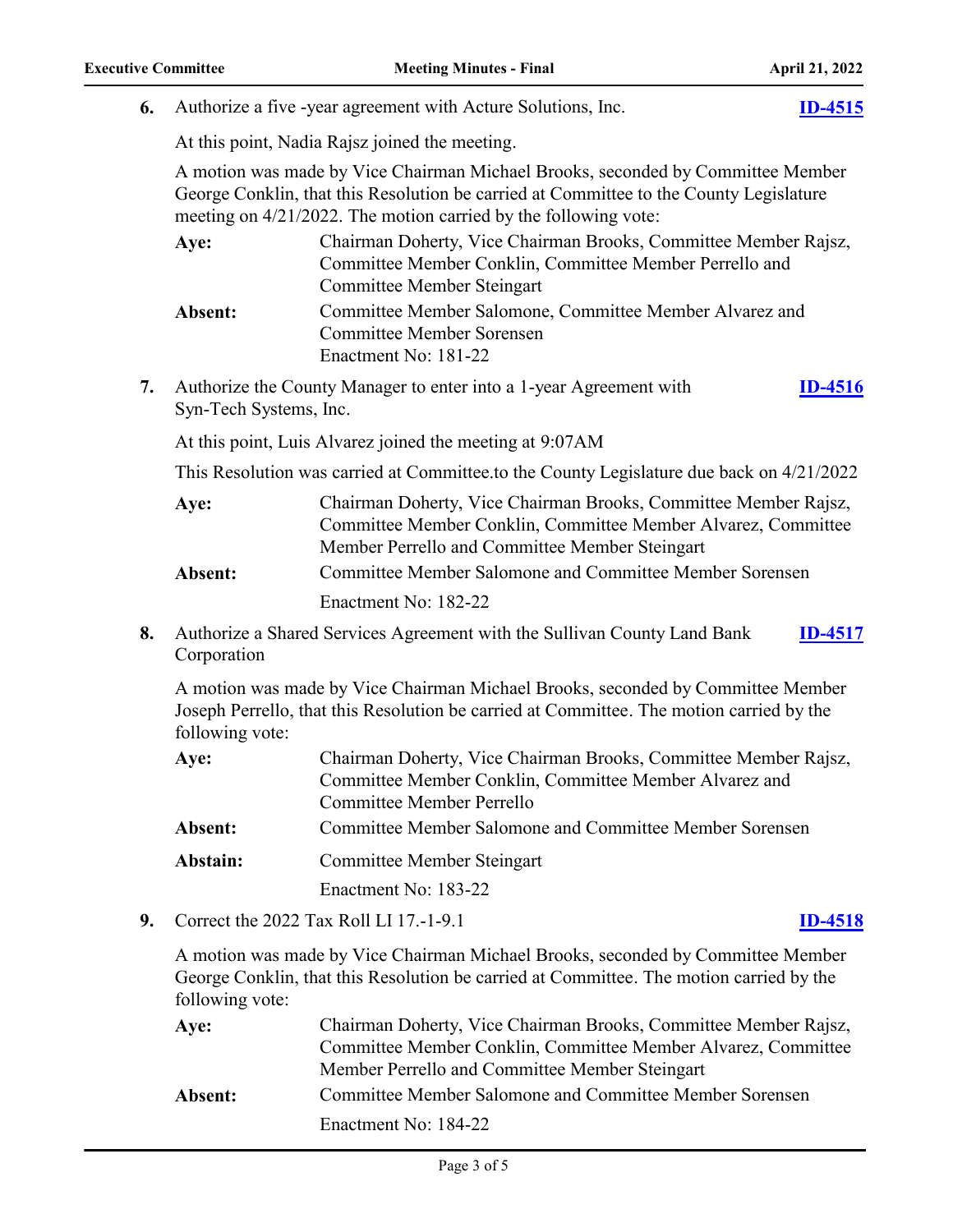| Scholarship Program. | 10. To enter into a Memorandum of Agreement with Sullivan County<br>Community College to administer the Sullivan Promise Tuition-Free                                              | <b>ID-4520</b> |
|----------------------|------------------------------------------------------------------------------------------------------------------------------------------------------------------------------------|----------------|
|                      | This Resolution was carried at Committee.                                                                                                                                          |                |
| Aye:                 | Chairman Doherty, Vice Chairman Brooks, Committee Member Rajsz,<br>Committee Member Conklin, Committee Member Alvarez, Committee<br>Member Perrello and Committee Member Steingart |                |
| Absent:              | Committee Member Salomone and Committee Member Sorensen                                                                                                                            |                |
|                      | Enactment No: 185-22                                                                                                                                                               |                |
|                      | 11. Authorize agreement with University of Utica                                                                                                                                   | <b>ID-4522</b> |
| following vote:      | A motion was made by Vice Chairman Michael Brooks, seconded by Committee Member<br>George Conklin, that this Resolution be carried at Committee. The motion carried by the         |                |
| Aye:                 | Chairman Doherty, Vice Chairman Brooks, Committee Member Rajsz,<br>Committee Member Conklin, Committee Member Alvarez, Committee<br>Member Perrello and Committee Member Steingart |                |
| Absent:              | Committee Member Salomone and Committee Member Sorensen                                                                                                                            |                |
|                      | Enactment No: 186-22                                                                                                                                                               |                |
|                      | 12. Create one additional Corporal position in the Sheriff's Office                                                                                                                | <b>ID-4524</b> |
| the following vote:  | A motion was made by Committee Member George Conklin, seconded by Committee<br>Member Luis Alvarez, that this Resolution be carried at Committee. The motion carried by            |                |
| Aye:                 | Chairman Doherty, Vice Chairman Brooks, Committee Member Rajsz,<br>Committee Member Conklin, Committee Member Alvarez, Committee<br>Member Perrello and Committee Member Steingart |                |
| Absent:              | Committee Member Salomone and Committee Member Sorensen                                                                                                                            |                |
|                      | Enactment No: 187-22                                                                                                                                                               |                |
|                      | 13. To Fill a Vacancy on the Sullivan County Industrial Development Agency                                                                                                         | <b>ID-4525</b> |
| following vote:      | A motion was made by Vice Chairman Michael Brooks, seconded by Committee Member<br>Joseph Perrello, that this Resolution be carried at Committee. The motion carried by the        |                |
| Aye:                 | Chairman Doherty, Vice Chairman Brooks, Committee Member Rajsz,<br>Committee Member Conklin, Committee Member Alvarez, Committee<br>Member Perrello and Committee Member Steingart |                |
| Absent:              | Committee Member Salomone and Committee Member Sorensen                                                                                                                            |                |

Enactment No: 188-22